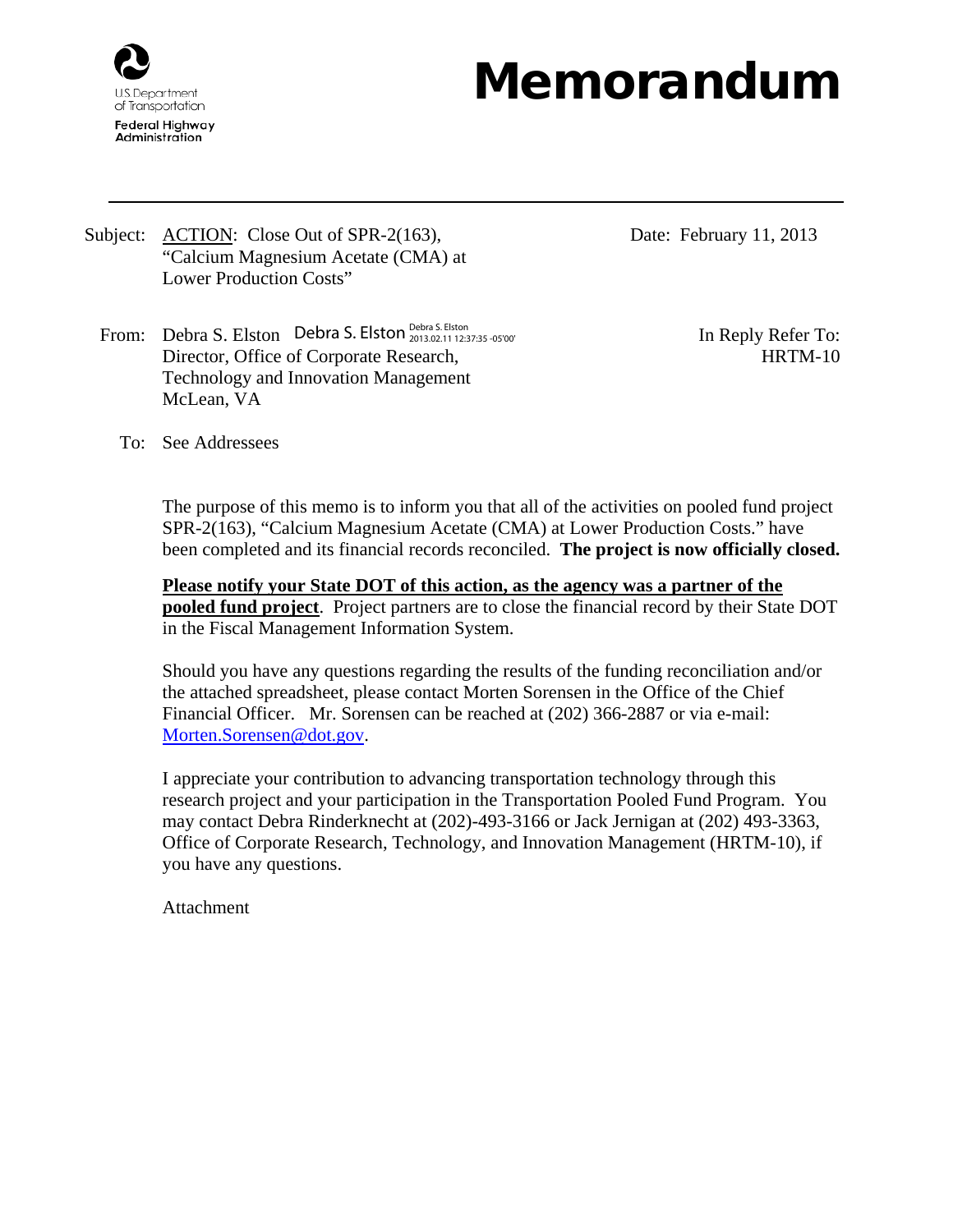Addressees:

Vincent P. Mammano Division Administrator (HDA -CA) Sacramento, CA

Amy D. Jackson -Grove Division Administrator (HDA -CT) Glastonbury, CT

Lubin M. Quinones Division Administrator (HDA -IA) Ames, IA

Russell L. Jorgenson Division Administrator (HDA -MI) Lansing, MI

Derrell E. Turner Division Administrator (HDA -MN) St. Paul, MN

Kevin L. McLaury Division Administrator (HDA -MT) Helena, MT

Joseph A. Werning Division Administrator (HDA -NE) Lincoln, NE

Susan E. Klekar Division Administrator (HDA -NV) Carson City, NV

Jonathan McDade Division Administrator (HDA -NY) Albany, NY

J. Don Martinez Division Administrator (HDA -NM) Santa Fe, NM

John F. Sullivan III Division Administrator (HDA -NC) Raleigh, NC